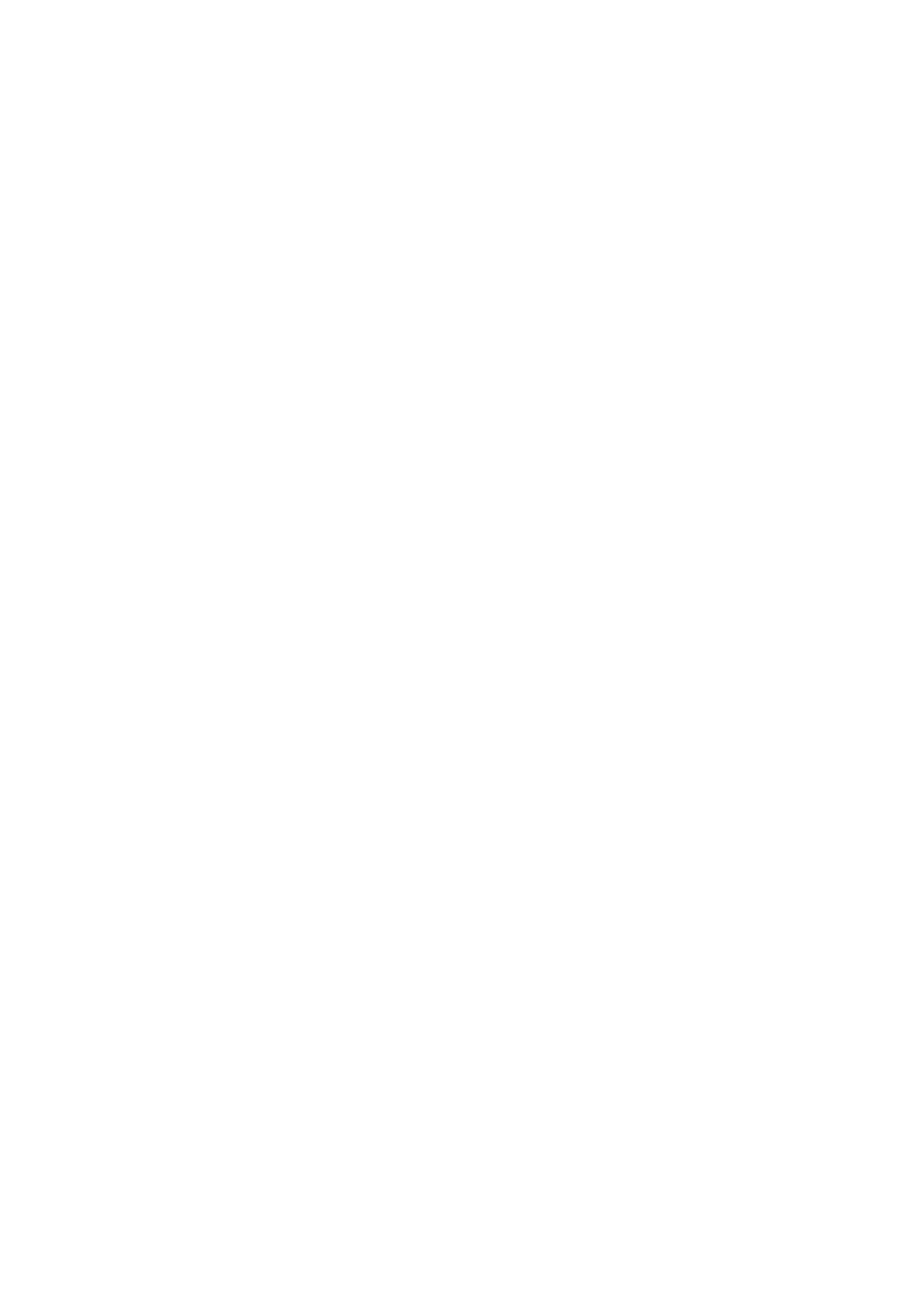| にほん<br>まん、じし。<br> 本は地震がとても多い国です。また、 九 州 地域は大雨や台風も多いです。この                |                 |  |  |  |
|-------------------------------------------------------------------------|-----------------|--|--|--|
| - <sub>またもうしゅうしかにくい。</sub><br>「北九州市外国人のための防災ハンドブック」を読んで、今から災害について勉 強 をし |                 |  |  |  |
| て、準備をしておきましょう。                                                          |                 |  |  |  |
| たいふう                                                                    |                 |  |  |  |
| 台風を知っていますか?                                                             | P 1             |  |  |  |
| おおあめ<br>大雨を知っていますか?                                                     | ΡЗ              |  |  |  |
| じしん<br>地震を知っていますか?<br>3.                                                | P 4             |  |  |  |
| 4. 土砂災害を知っていますか?                                                        | Р8              |  |  |  |
| つなみ<br>津波を知っていますか?                                                      | Р9              |  |  |  |
| 、<br>災害に備えて準備をしていますか?                                                   | P 9             |  |  |  |
| さいがい<br>。<br>災害のときの日本語を知っていますか?                                         | P <sub>11</sub> |  |  |  |
| てんき<br>がいこくご<br>さいがい<br>じょうほう<br>外国語での天気や災害の情報を知るためには?<br>8.            | P <sub>13</sub> |  |  |  |
| 。<br>災害のときに運絡をとる方法を知っていますか?<br>9.                                       | P <sub>14</sub> |  |  |  |
| ぼうさい<br>防災メモ                                                            | P57             |  |  |  |
|                                                                         |                 |  |  |  |

Japan has a lot of jishin (地震 – earthquakes). Also, the Kitakyushu area has a lot of oame  $(\nparallel \mathbb{R}$  – heavy rainfall) and  $\textit{tail}($  台風 – typhoons). Please read this "Kitakyushu City Disaster Prevention Handbook for Foreigners" and learn about disasters and what to prepare.

| 1. Do You Know About Taifu (台風 · typhoon)?                                                              | Page 15 |
|---------------------------------------------------------------------------------------------------------|---------|
| 2. Do You Know About <i>Oame</i> ( $\overline{\mathcal{R}}$ $\overline{\mathcal{R}}$ – heavy rainfall)? | Page 17 |
| 3. Do You Know About <i>Jishin</i> (地震 – earthquake)?                                                   | Page 18 |
| 4. Do You Know About <i>Dosha-saigai</i> (土砂災害 – landslide)?                                            | Page 22 |
| 5. Do You Know About <i>Tsunami</i> (津波 – tsunami)?                                                     | Page 22 |
| 6. Have You Prepared for a Disaster?                                                                    | Page 23 |
| 7. Do You Know Japanese That is Used During a Disaster?                                                 | Page 25 |
| 8. Where Can I Go to Learn Weather and                                                                  |         |
| Disaster Information in Other Languages?                                                                | Page 27 |
| 9. Do You Know How to Contact People During a Disaster?                                                 | Page 28 |
| Disaster Prevention MEMO                                                                                | Page 58 |
|                                                                                                         |         |